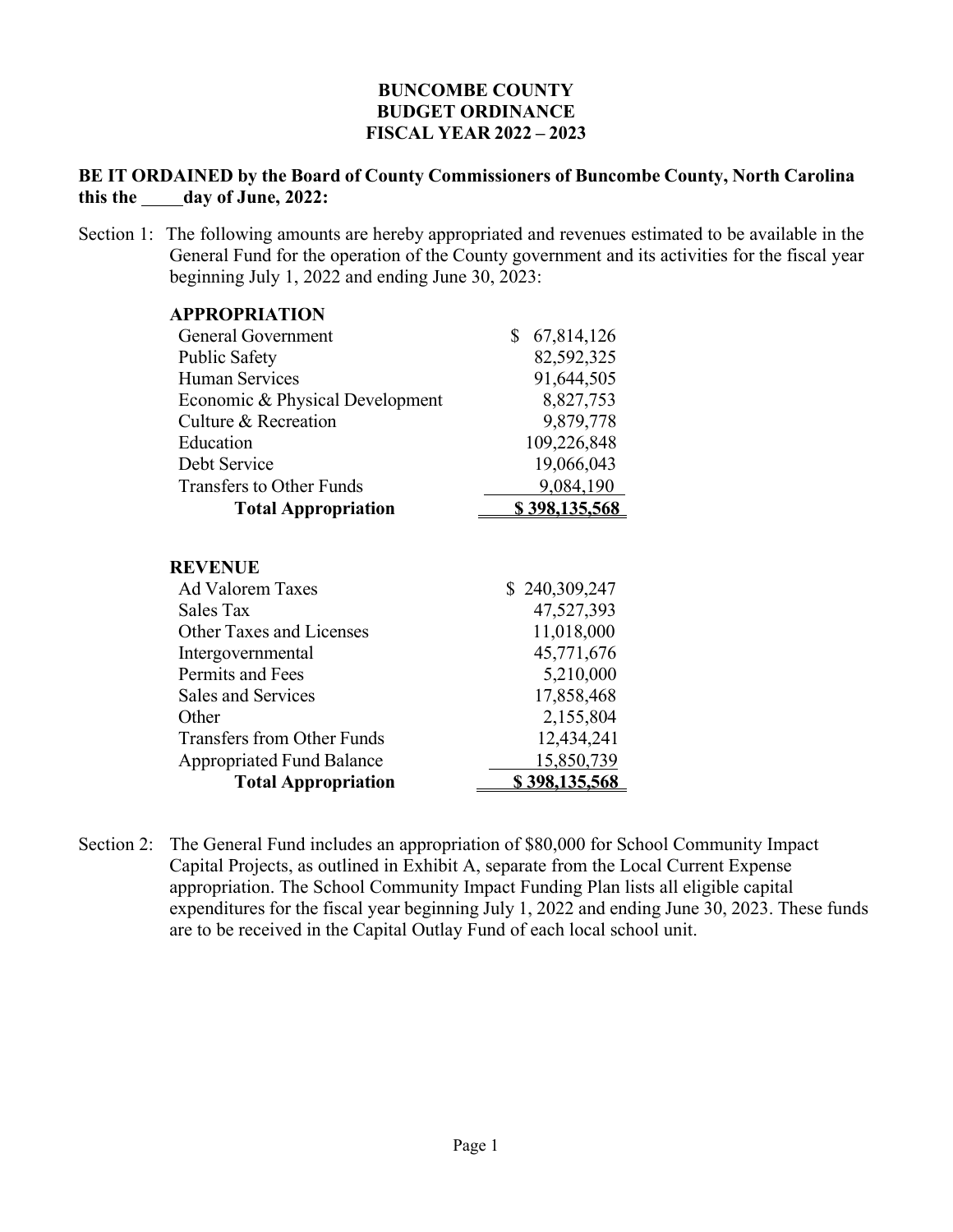Section 3: The following is hereby appropriated and revenues estimated to be available for the indicated funds for the fiscal year beginning July 1, 2022 and ending June 30, 2023:

| <b>FUND</b>                                                                   | <b>APPROPRIATION</b> | <b>REVENUE</b>      |
|-------------------------------------------------------------------------------|----------------------|---------------------|
| <b>Occupancy Tax Special Revenue Fund:</b><br>Economic & Physical Development | \$46,000,000         |                     |
| Other Taxes & Licenses                                                        |                      | \$46,000,000        |
| 911 Special Revenue Fund:                                                     |                      |                     |
| <b>Public Safety</b>                                                          | \$1,288,426          |                     |
| Intergovernmental                                                             |                      | \$<br>660,801       |
| <b>Appropriated Fund Balance</b>                                              |                      | 627,625             |
|                                                                               |                      | \$1,288,426         |
| <b>ROD Automation Special Revenue Fund:</b>                                   |                      |                     |
| <b>General Government</b>                                                     | \$148,646            |                     |
| Permits & Fees                                                                |                      | 148,596<br>\$       |
| Other                                                                         |                      | 50                  |
|                                                                               |                      | 148,646<br>S        |
| <b>ROD Trust Fund:</b>                                                        |                      |                     |
| <b>General Government</b>                                                     | \$400,000            |                     |
| Permits & Fees                                                                |                      | \$400,000           |
|                                                                               |                      |                     |
| <b>Tax Reappraisal Fund:</b>                                                  |                      |                     |
| <b>General Government</b>                                                     | \$531,913            |                     |
| <b>Transfers from Other Funds</b><br><b>Appropriated Fund Balance</b>         |                      | \$435,000<br>96,913 |
|                                                                               |                      | $\sqrt{531,913}$    |
|                                                                               |                      |                     |
| <b>Mountain Mobility Special Revenue Fund:</b>                                |                      |                     |
| <b>Human Services</b>                                                         | \$4,817,803          |                     |
| Intergovernmental                                                             |                      | \$3,100,945         |
| Other<br><b>Transfers from Other Funds</b>                                    |                      | 8,869<br>1,707,989  |
|                                                                               |                      | \$4,817,803         |
|                                                                               |                      |                     |
| <b>PDF Woodfin Special Revenue Fund:</b>                                      |                      |                     |
| Economic & Physical Development                                               | \$813,450            |                     |
| Ad Valorem                                                                    |                      | \$813,450           |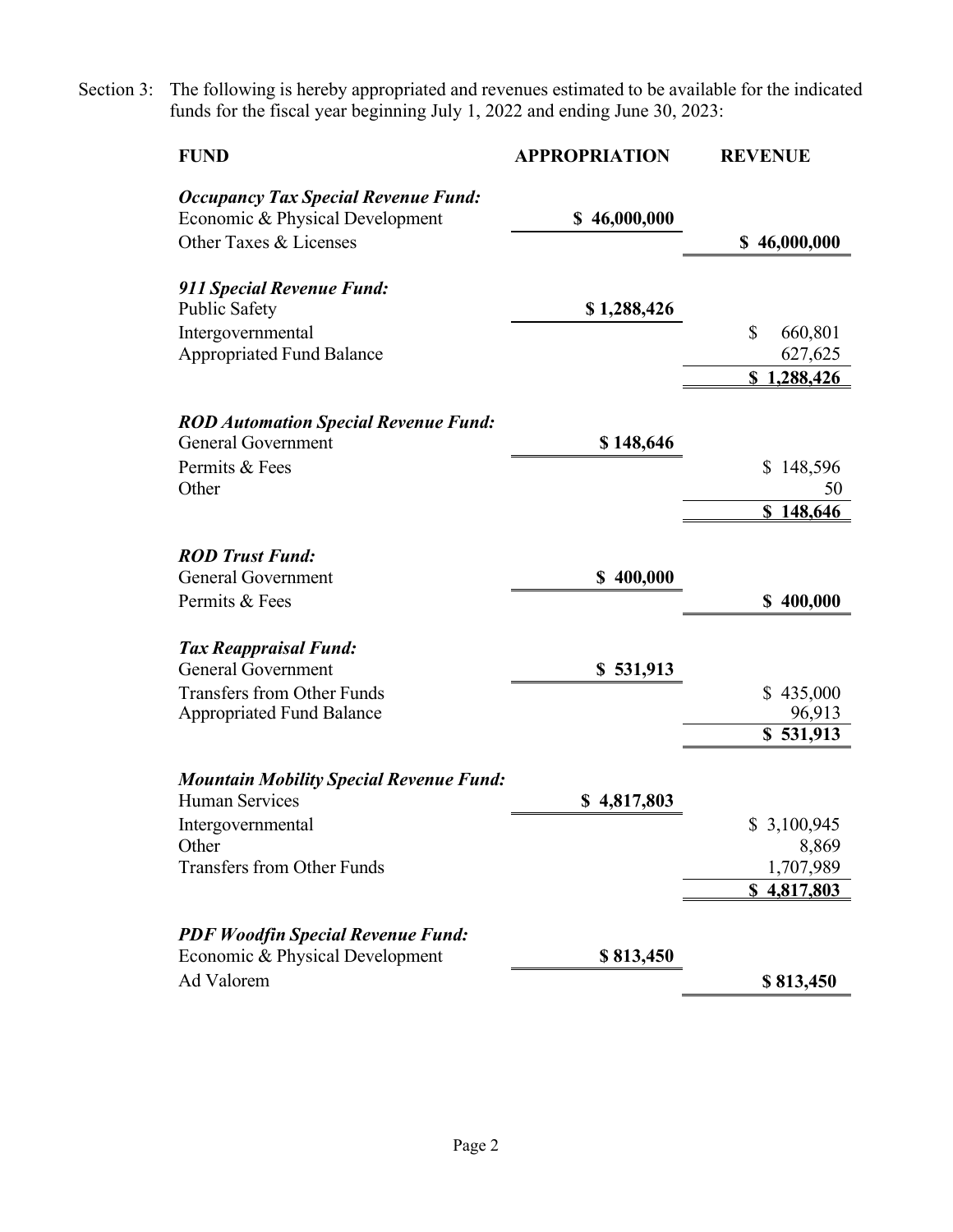| <b>Forfeitures Fund:</b>                          |                  |                     |
|---------------------------------------------------|------------------|---------------------|
| <b>Public Safety</b>                              | \$230,000        |                     |
| <b>State Forfeiture</b>                           |                  | 40,000              |
| <b>Appropriated Fund Balance</b>                  |                  | 180,000             |
|                                                   |                  | \$230,000           |
| <b>School Fines &amp; Forfeitures Fund:</b>       |                  |                     |
| Education                                         | \$2,000,000      |                     |
| Other                                             |                  | \$2,000,000         |
| <b>Representative Payee Fund:</b>                 |                  |                     |
| <b>Human Services</b>                             | \$600,000        |                     |
| Intergovernmental                                 |                  | \$600,000           |
| <b>Solid Waste Enterprise Fund:</b>               |                  |                     |
| Enterprises - Landfill                            | 13,280,413<br>\$ |                     |
| Community Waste Reduction &                       |                  |                     |
| <b>Recycling Grant</b>                            |                  | \$<br>28,280        |
| Other Taxes & Licenses                            |                  | 615,013             |
| Permits & Fees                                    |                  | 6,400               |
| Sales & Services                                  |                  | 10,909,914          |
| Other                                             |                  | 95,000              |
| <b>Appropriated Fund Balance</b>                  |                  | 1,625,806           |
|                                                   |                  | <u>\$13,280,413</u> |
| <b>Inmate Commissary and Welfare Fund:</b>        |                  |                     |
| Enterprises – Public Safety                       | \$445,965        |                     |
| Sales & Services                                  |                  | \$<br>360,044       |
| <b>Appropriated Fund Balance</b>                  |                  | 85,921              |
|                                                   |                  | 445,965<br>\$       |
| Health, Employment, Property & Casualty Insurance |                  |                     |
| <b>Internal Service Fund:</b>                     |                  |                     |
| Enterprises - Health, Employment,                 |                  |                     |
| Property & Casualty Insurance                     | \$41,075,693     |                     |
| Sales & Services                                  |                  | \$37,463,390        |
| <b>Appropriated Fund Balance</b>                  |                  | 3,612,303           |
|                                                   |                  | \$41,075,693        |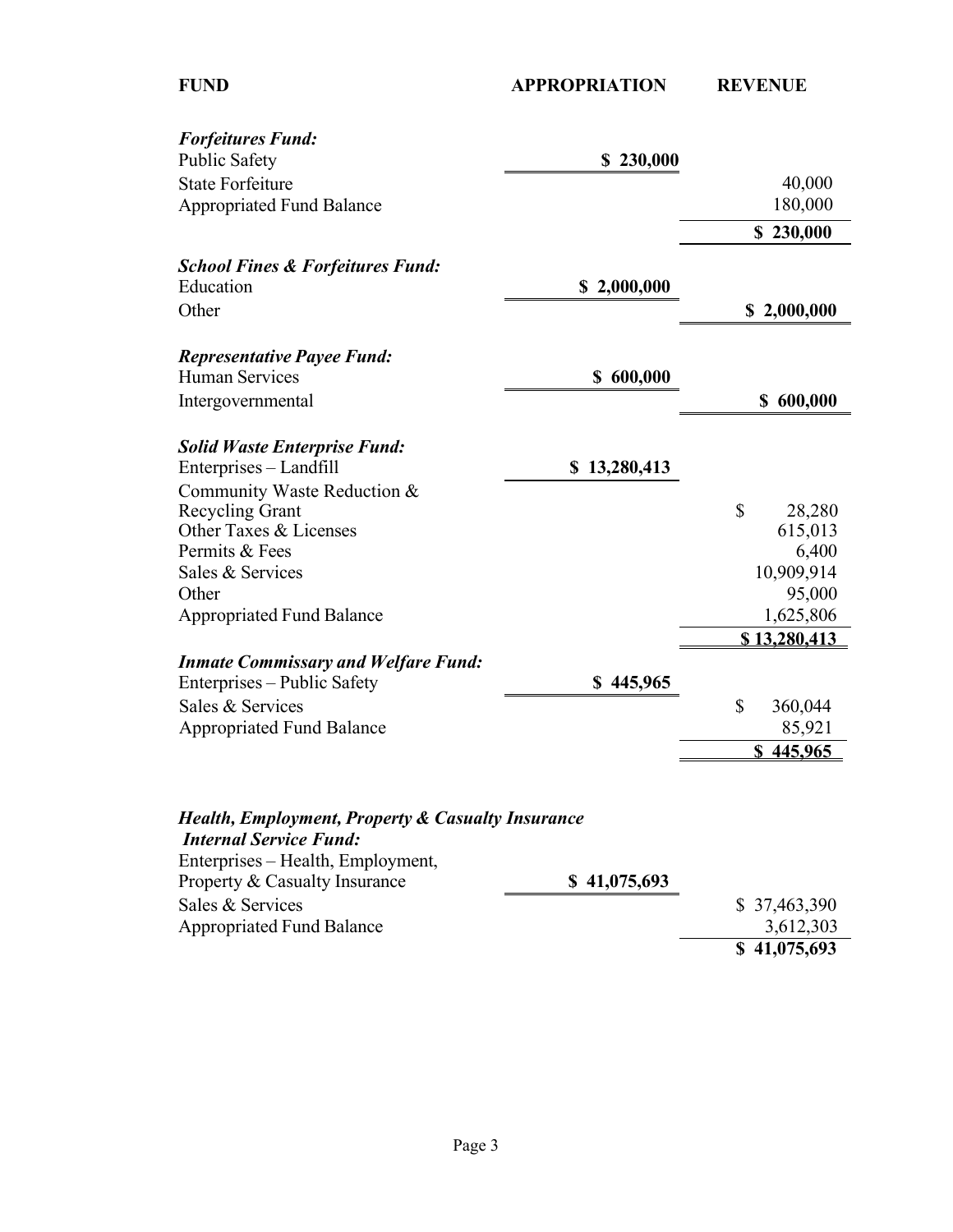Section 4: The following is hereby appropriated and revenues estimated to be available for the Fire & Service Districts Special Revenue Fund, which includes the Asheville City Schools Supplemental Taxing District, for the fiscal year beginning July 1, 2022 and ending June 30, 2023:

| <b>FUND</b>                                               | <b>APPROPRIATION</b> | <b>REVENUE</b> |
|-----------------------------------------------------------|----------------------|----------------|
| <b>Fire &amp; Service Districts Special Revenue Fund:</b> |                      |                |
| <b>Public Safety</b>                                      | \$46,814,144         |                |
| Education                                                 | 17,250,000           |                |
|                                                           | \$64,064,144         |                |
| Ad Valorem                                                |                      | \$45,121,119   |
| Sales Tax                                                 |                      | 18,943,025     |
|                                                           |                      | 64,064,144     |

## Section 5: *Tax Levy – Fire Protection & Ambulance and Rescue Service Districts*

The following tax rates are levied, for fiscal year 2022-2023, for the listed Fire Protection & Ambulance and Rescue Service Districts per \$100 of assessed, taxable valuation pursuant to Article 16 of NCGS Chapter 153A:

| <b>District</b>      | <b>FY2022 Tax Rate</b> | <b>FY2023 Request</b> | FY2023 Adopted |
|----------------------|------------------------|-----------------------|----------------|
| Asheville Special    | 8.36                   | 8.36                  | 8.36           |
| Asheville Suburban   | 8.97                   | 8.97                  | 8.97           |
| <b>Barnardsville</b> | 20.00                  | 22.00                 | 22.00          |
| <b>Broad River</b>   | 16.00                  | 16.00                 | 16.00          |
| East Buncombe        | 10.69                  | 10.69                 | 10.69          |
| Enka-Candler         | 10.50                  | 10.50                 | 10.50          |
| Fairview             | 14.50                  | 14.50                 | 14.50          |
| French Broad         | 17.20                  | 17.20                 | 17.20          |
| Garren Creek         | 13.84                  | 13.84                 | 13.84          |
| Jupiter              | 10.75                  | 10.75                 | 10.75          |
| Leicester            | 14.03                  | 14.03                 | 14.03          |
| North Buncombe       | 10.77                  | 10.77                 | 10.77          |
| <b>Reems Creek</b>   | 15.07                  | 15.07                 | 15.07          |
| Reynolds             | 11.24                  | 11.24                 | 11.24          |
| Riceville            | 14.60                  | 14.60                 | 14.60          |
| Skyland              | 9.80                   | 10.30                 | 9.80           |
| Swannanoa            | 14.00                  | 14.00                 | 14.00          |
| <b>Upper Hominy</b>  | 16.56                  | 16.56                 | 16.56          |
| West Buncombe        | 13.50                  | 13.50                 | 13.50          |
| Woodfin              | 10.59                  | 10.59                 | 10.59          |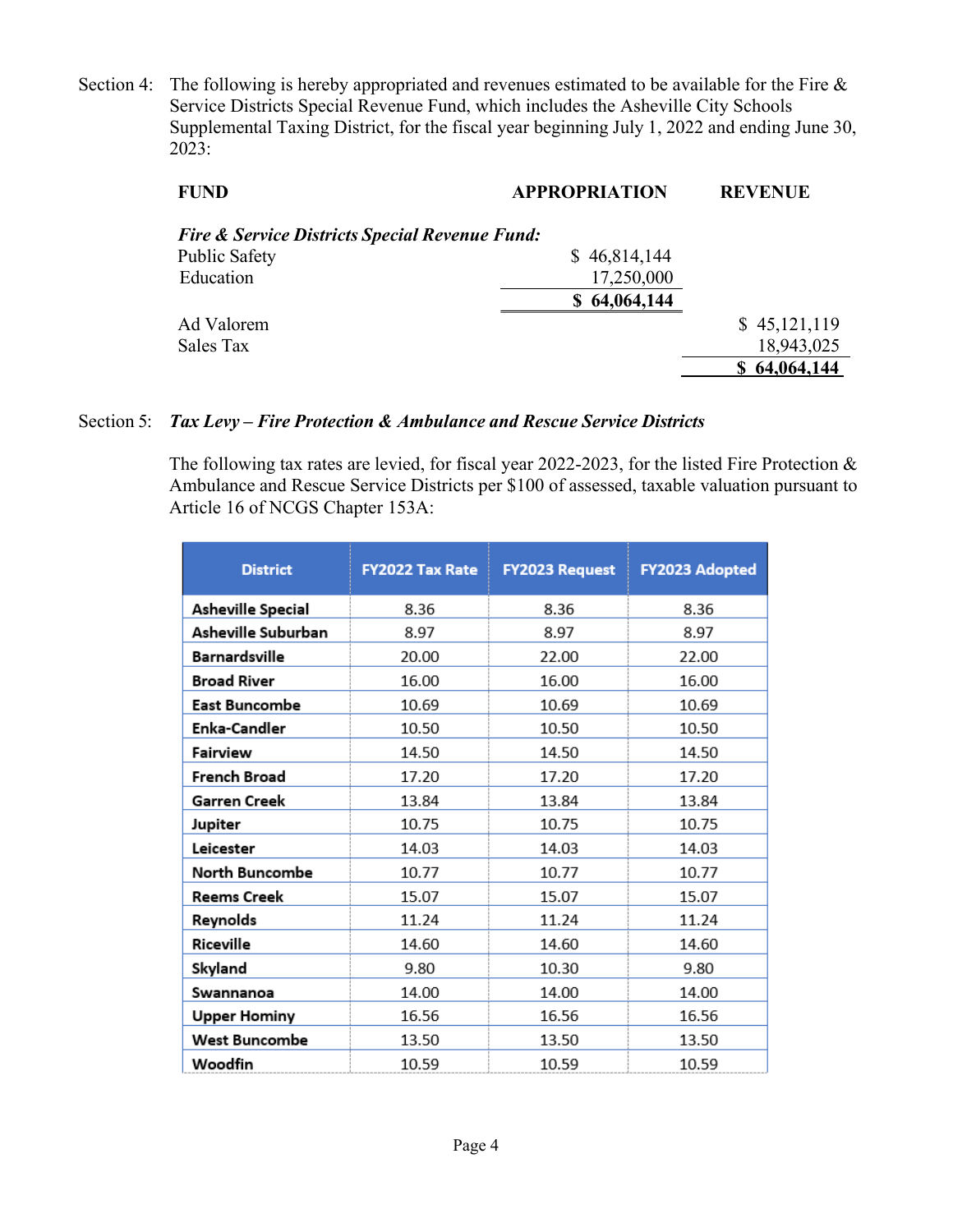Section 6: In accordance with NCGS §115C-429(b), a portion of the fiscal year 2022-2023 Early Childhood Education Funding in the General Fund appropriation, not a part of the Local Current Expense Fund appropriation, is appropriated to Buncombe County Schools' Capital Outlay Fund in the amount of \$792,657 for the Emma Elementary School – Increasing Access to High-Quality Early Care and Education project, and \$207,061 for supplemental funding to Career and Technical Education preschool classrooms to support personnel costs at Erwin, North Buncombe, Reynolds and Roberson High Schools.

## Section 7: *Tax Levy – County and Asheville Local Tax School District*

A tax rate of 48.8 cents per \$100 of assessed valuation is hereby levied for fiscal year 2022- 2023, all of which is levied in the General Fund. This rate is based on an estimated total assessed, taxable property value of \$49.2 billion, and an estimated collection rate of 99.65 percent. Current Year Ad Valorem Tax Revenue is estimated to be \$225,737,198.

The tax rate of 10.62 cents per \$100 of assessed, taxable valuation is hereby levied for fiscal year 2022-2023 for the Asheville Local Tax School District.

Section 8: Compensation for the Chairman, Vice-Chairman, and Commissioners will be \$37,650, \$32,548, and \$28,916 respectively. Travel for official activities will be reimbursed under the same plan used for county employees.

> Commissioners are eligible to participate in all County sponsored health and life insurance plans as well as the ability to purchase any other ancillary benefit plan on the same basis as all full-time employees. Contributions of eight percent of Commission members' compensation will be made to members' 457 Plans. A complete outline of eligible benefits can be found in the Benefits Policy.

- Section 9: Subject to the procedures set forth in the Procurement Manual as it relates to Procurement Policy and Contracts as well as to a pre-audit certificate thereon by the Finance Director, if applicable, and approval as to form and legality by County Legal Services, the County Manager and the Clerk to the Board are hereby authorized to sign all contracts where money has been appropriated in this fiscal budget, to execute contracts as well as the necessary documents and agreements and any amendments thereto which are not required to be bid, and those contracts needed to properly document budgeted appropriations, on behalf of Buncombe County within funds included in the Budget Ordinance. The County Manager shall further be authorized to reject any and/or all bids received if it is in the best interest of the County. The County Manager is authorized to transfer appropriations between functional areas within a fund up to \$75,000 per expenditure; however, any revisions that alter total expenditures of any fund must be approved by the Governing Board.
- Section 10: The fiscal year 2022-2023 Fee Schedule and Health and Human Services Billing Guide for Buncombe County is hereby approved effective July 1, 2022.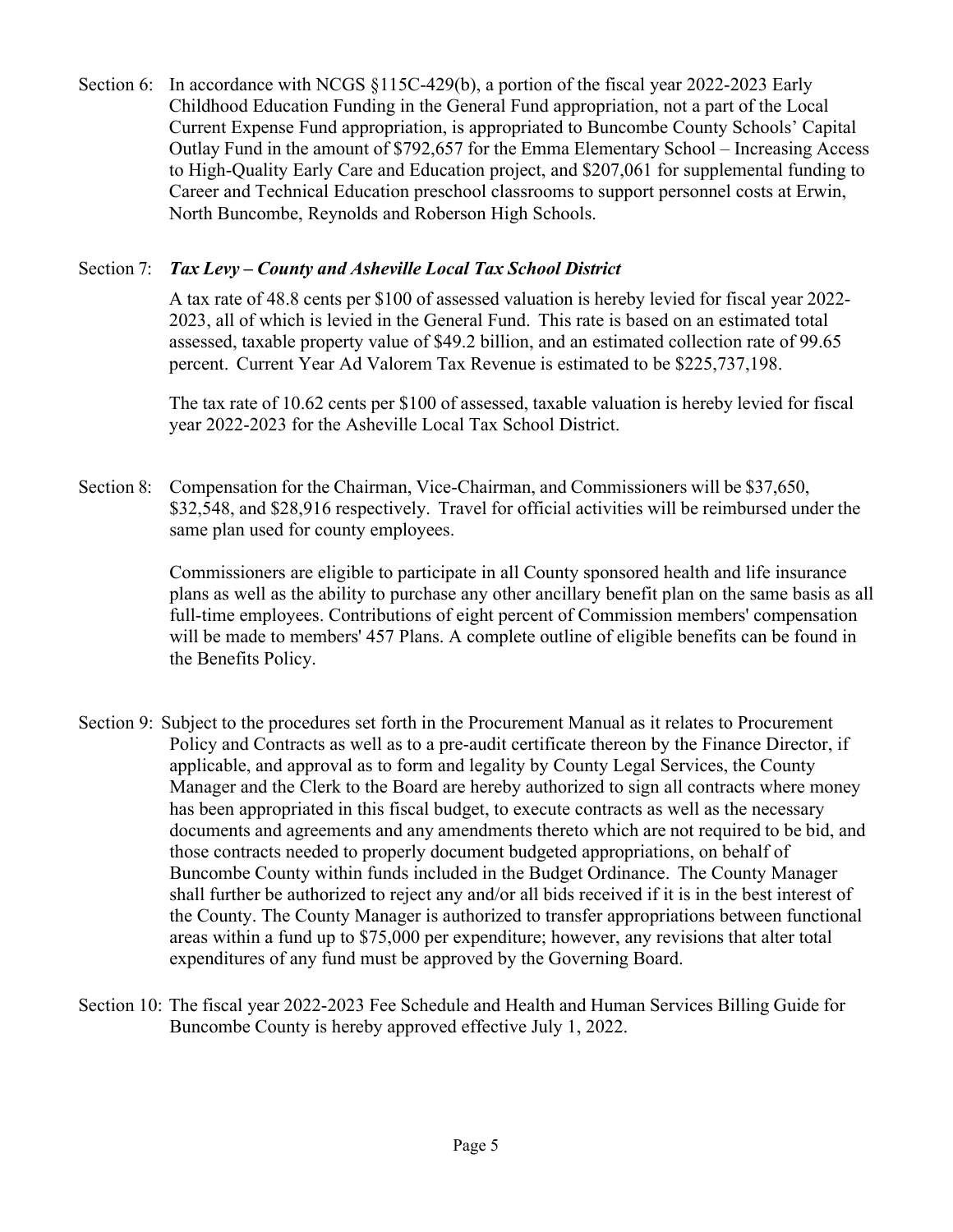Section 11: The position classification and pay plan listed in Exhibit B are hereby approved effective July 1, 2022. This fiscal year 2022-2023 position classification and pay plan includes sixty (60) new positions approved in the General Fund, three (3) new positions approved in the Solid Waste Fund.

| One (1) Senior Attorney I<br>Four (4) Telecommunicator I's<br><b>General Fund</b><br>One (1) Cataloger<br>One (1) Soil Conservationist I<br>One (1) Librarian II<br>One (1) Administrative Coordinator I<br>One (1) Library Specialist<br>Two $(2)$ Equity & Inclusion Specialists<br>One (1) Code Enforcement Officer I<br>One (1) Program Manager I<br>One (1) Planner II<br>One (1) Income Maint. Caseworker II<br>Two $(2)$ Planner III's<br>One (1) Admin Support Associate IV<br>One (1) Stormwater Technician<br>One (1) Social Worker III<br>One (1) Information & Comm. Specialist I<br>Four (4) Program Coordinators<br>One (1) Information & Comm. Specialist II<br>One (1) Asst. Fire Marshal<br>One (1) Website Administrator III<br>Three (3) Community Paramedics<br>One (1) Environmental Health Specialist I<br>One (1) Emergency Mgmt. Specialist<br>One (1) EMS Quality Assur. Officer<br>One (1) Quality Assurance Manager<br>Five (5) EMT Paramedics<br>One (1) Park Ranger II<br>One (1) Recreation Program Assistant<br>One (1) Procurement Specialist II<br>One (1) Deputy<br>One (1) Project Manager<br>One (1) Detective<br>One (1) Employee Engagement Lead<br>One (1) HR Technician II<br>One (1) Forensic Services Technician I<br>One (1) HRIS Analyst<br>One (1) Grants Administrator<br>One (1) Recruiter<br>One (1) Grants Manager<br>One (1) Sustainability Project Manager<br>One (1) ID Technician III<br>One (1) Property Appraiser II | One (1) 911 Telecomm. Supervisor | One (1) Radio Systems Analyst II |
|-----------------------------------------------------------------------------------------------------------------------------------------------------------------------------------------------------------------------------------------------------------------------------------------------------------------------------------------------------------------------------------------------------------------------------------------------------------------------------------------------------------------------------------------------------------------------------------------------------------------------------------------------------------------------------------------------------------------------------------------------------------------------------------------------------------------------------------------------------------------------------------------------------------------------------------------------------------------------------------------------------------------------------------------------------------------------------------------------------------------------------------------------------------------------------------------------------------------------------------------------------------------------------------------------------------------------------------------------------------------------------------------------------------------------------------------------------------------------------|----------------------------------|----------------------------------|
|                                                                                                                                                                                                                                                                                                                                                                                                                                                                                                                                                                                                                                                                                                                                                                                                                                                                                                                                                                                                                                                                                                                                                                                                                                                                                                                                                                                                                                                                             |                                  |                                  |
|                                                                                                                                                                                                                                                                                                                                                                                                                                                                                                                                                                                                                                                                                                                                                                                                                                                                                                                                                                                                                                                                                                                                                                                                                                                                                                                                                                                                                                                                             |                                  |                                  |
|                                                                                                                                                                                                                                                                                                                                                                                                                                                                                                                                                                                                                                                                                                                                                                                                                                                                                                                                                                                                                                                                                                                                                                                                                                                                                                                                                                                                                                                                             |                                  |                                  |
|                                                                                                                                                                                                                                                                                                                                                                                                                                                                                                                                                                                                                                                                                                                                                                                                                                                                                                                                                                                                                                                                                                                                                                                                                                                                                                                                                                                                                                                                             |                                  |                                  |
|                                                                                                                                                                                                                                                                                                                                                                                                                                                                                                                                                                                                                                                                                                                                                                                                                                                                                                                                                                                                                                                                                                                                                                                                                                                                                                                                                                                                                                                                             |                                  |                                  |
|                                                                                                                                                                                                                                                                                                                                                                                                                                                                                                                                                                                                                                                                                                                                                                                                                                                                                                                                                                                                                                                                                                                                                                                                                                                                                                                                                                                                                                                                             |                                  |                                  |
|                                                                                                                                                                                                                                                                                                                                                                                                                                                                                                                                                                                                                                                                                                                                                                                                                                                                                                                                                                                                                                                                                                                                                                                                                                                                                                                                                                                                                                                                             |                                  |                                  |
|                                                                                                                                                                                                                                                                                                                                                                                                                                                                                                                                                                                                                                                                                                                                                                                                                                                                                                                                                                                                                                                                                                                                                                                                                                                                                                                                                                                                                                                                             |                                  |                                  |
|                                                                                                                                                                                                                                                                                                                                                                                                                                                                                                                                                                                                                                                                                                                                                                                                                                                                                                                                                                                                                                                                                                                                                                                                                                                                                                                                                                                                                                                                             |                                  |                                  |
|                                                                                                                                                                                                                                                                                                                                                                                                                                                                                                                                                                                                                                                                                                                                                                                                                                                                                                                                                                                                                                                                                                                                                                                                                                                                                                                                                                                                                                                                             |                                  |                                  |
|                                                                                                                                                                                                                                                                                                                                                                                                                                                                                                                                                                                                                                                                                                                                                                                                                                                                                                                                                                                                                                                                                                                                                                                                                                                                                                                                                                                                                                                                             |                                  |                                  |
|                                                                                                                                                                                                                                                                                                                                                                                                                                                                                                                                                                                                                                                                                                                                                                                                                                                                                                                                                                                                                                                                                                                                                                                                                                                                                                                                                                                                                                                                             |                                  |                                  |
|                                                                                                                                                                                                                                                                                                                                                                                                                                                                                                                                                                                                                                                                                                                                                                                                                                                                                                                                                                                                                                                                                                                                                                                                                                                                                                                                                                                                                                                                             |                                  |                                  |
|                                                                                                                                                                                                                                                                                                                                                                                                                                                                                                                                                                                                                                                                                                                                                                                                                                                                                                                                                                                                                                                                                                                                                                                                                                                                                                                                                                                                                                                                             |                                  |                                  |
|                                                                                                                                                                                                                                                                                                                                                                                                                                                                                                                                                                                                                                                                                                                                                                                                                                                                                                                                                                                                                                                                                                                                                                                                                                                                                                                                                                                                                                                                             |                                  |                                  |
|                                                                                                                                                                                                                                                                                                                                                                                                                                                                                                                                                                                                                                                                                                                                                                                                                                                                                                                                                                                                                                                                                                                                                                                                                                                                                                                                                                                                                                                                             |                                  |                                  |
|                                                                                                                                                                                                                                                                                                                                                                                                                                                                                                                                                                                                                                                                                                                                                                                                                                                                                                                                                                                                                                                                                                                                                                                                                                                                                                                                                                                                                                                                             |                                  |                                  |
|                                                                                                                                                                                                                                                                                                                                                                                                                                                                                                                                                                                                                                                                                                                                                                                                                                                                                                                                                                                                                                                                                                                                                                                                                                                                                                                                                                                                                                                                             |                                  |                                  |
|                                                                                                                                                                                                                                                                                                                                                                                                                                                                                                                                                                                                                                                                                                                                                                                                                                                                                                                                                                                                                                                                                                                                                                                                                                                                                                                                                                                                                                                                             |                                  |                                  |
|                                                                                                                                                                                                                                                                                                                                                                                                                                                                                                                                                                                                                                                                                                                                                                                                                                                                                                                                                                                                                                                                                                                                                                                                                                                                                                                                                                                                                                                                             |                                  |                                  |
|                                                                                                                                                                                                                                                                                                                                                                                                                                                                                                                                                                                                                                                                                                                                                                                                                                                                                                                                                                                                                                                                                                                                                                                                                                                                                                                                                                                                                                                                             |                                  |                                  |
|                                                                                                                                                                                                                                                                                                                                                                                                                                                                                                                                                                                                                                                                                                                                                                                                                                                                                                                                                                                                                                                                                                                                                                                                                                                                                                                                                                                                                                                                             | One (1) Radio Systems Analyst I  |                                  |

| <b>Solid Waste Fund</b> | One (1) Environmental Enforcement Specialist |
|-------------------------|----------------------------------------------|
|                         | One (1) Heavy Equipment Operator             |
|                         | One (1) Maintenance Technician I             |

The authorized headcount by fund beginning July 1, 2022 is presented below:

| <b>Total All Funds</b>       | 1,802 |
|------------------------------|-------|
| <b>Grants Fund</b>           | 38    |
| <b>Internal Service Fund</b> | 4     |
| <b>Enterprise Funds</b>      | 42.   |
| General Fund                 | 1,718 |